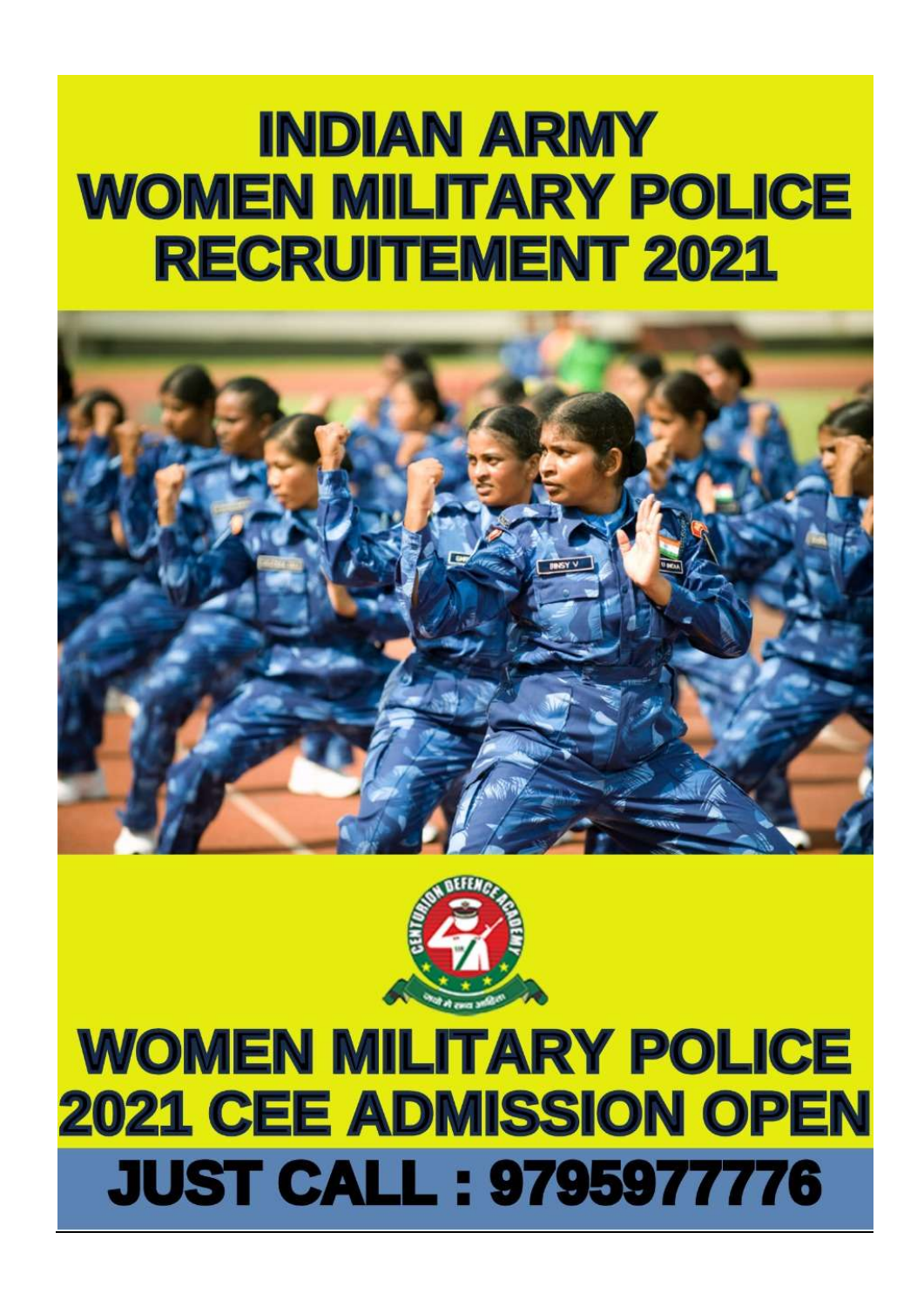#### **RECRUITMENT NOTIFICATION**

#### **ENROLMENT OF SOLDIER GENERAL DUTY (WOMEN MILITARY**

#### **POLICE)BELOW OFFICER RANK : FOR RTG YR 2021-22**

1. Applications are invited from eligible female candidates for recruitment of 100 Soldier General Duty (Women Military Police) in Indian Army. Online registration is mandatory and will be open from **06 Jun 2021 to 20 Jul 2021**. Admit Cards for the rally will be sent through registered e-mail. Candidates should reach the venue on given date and time as mentioned in the Admit Card. Recruitment rallies are planned to be conducted at **Ambala, Lucknow, Jabalpur, Belgaum, Pune and Shillong**. Candidates will be allotted venue based on their home districts. Final location and date of the recruitment rally will be given on the admit card. Venues listed above may undergo a change.

2. Candidates will be screened as per **Qualitative Requirements** mentioned below.

| Category                                                    | Age<br>(in<br>years) | <b>Born Between</b><br>(Both dates<br>inclusive) | <b>Minimum</b><br><b>Physical</b><br><b>Requirements</b>                                                                 | <b>Education Requirement</b>                                                                                                                                                                                                                                                                                                                                                     |
|-------------------------------------------------------------|----------------------|--------------------------------------------------|--------------------------------------------------------------------------------------------------------------------------|----------------------------------------------------------------------------------------------------------------------------------------------------------------------------------------------------------------------------------------------------------------------------------------------------------------------------------------------------------------------------------|
| Soldier<br>General<br>Duty<br>(Women<br>Military<br>Police) | $172$ -<br>21<br>#   | 01 Oct 2000<br>to<br>01 Apr 2004                 | Height - 152 cms<br>Weight -<br>proportionate<br>to<br>height and age as<br>per Army medical<br>standards.<br><b>ETT</b> | CI 10 <sup>th</sup> /Matric pass with 45% mks in<br>aggregate and 33% in each<br>subject. For Boards following<br>grading sys of D Grade (33% -<br>40%) in indl subjects or equivalent<br>of grade which contains 33% and<br>overall aggregate of C2 grade or<br>equivalent corresponding to 45% in<br>aggregate.<br>All Gorkhas (Nepalese & Indian)<br>$-$ Class 10 simple pass |

**Important - Kindly note that once the registration of candidates is over, a cut off list will be generated and admit cards will be issued only to a limited number of candidates proportionate to the vacancies required to be filled. Cut off merit list will be decided based on first the aggregate marks in 10th class and thereafter if there are more candidates with the same marks, then candidates of higher age will be preferred.**

**# Upper Age limit will be relaxable upto 30 yrs of age (as on date of joining training) in respect of widows of Defence personnel who have died in harness.**

3. Candidates will be tested as stated below :-

|     | <b>Physical Fitness Test (At Rally Site)</b> | <b>Remarks</b>                                              |
|-----|----------------------------------------------|-------------------------------------------------------------|
| (a) | 1.6 Km Run                                   | Provisions for Extra Time for 1.6 Km Run                    |
|     |                                              | in Hilly Terrain is as follows :-                           |
|     | Upto 7 Min 30 Sec - Group -I<br>(i)          |                                                             |
|     | - Group -II<br>Upto 8 Min<br>(ii)            | Between 5000 Ft to 9000 Ft - Add 30<br>Secs to all timings. |
| (b) | Long Jump 10 Feet - Need to qualify          |                                                             |
|     |                                              | Between 9000 Ft to 12000 Ft - Add<br>(ii)                   |
| (c) | <b>High Jump 3 Feet</b><br>- Need to qualify | 120 Secs to all timings.                                    |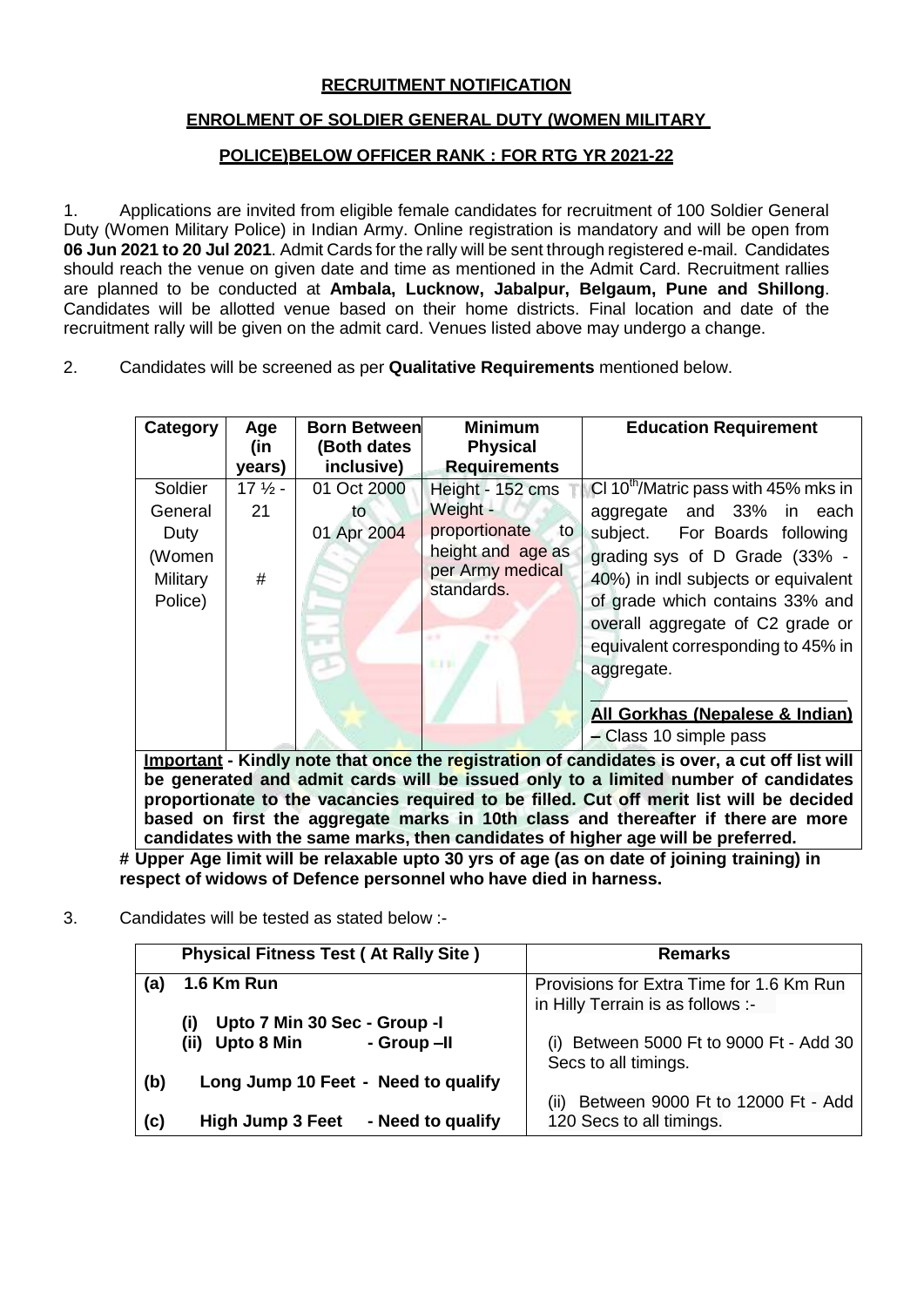| Category                                                                                  | $Ht$ (cm)     | Wt (Kgs) |  |  |  |
|-------------------------------------------------------------------------------------------|---------------|----------|--|--|--|
| Daughter of Servicemen (DOS), Daughtr of Ex-Servicemen (DOEX),                            | $\mathcal{P}$ | 2        |  |  |  |
| Daughter of War Widow (DOWW), Daughter of Widow of Ex-Servicemen                          |               |          |  |  |  |
| (DOW)<br>$\mathcal{P}$<br>2                                                               |               |          |  |  |  |
| Adopted daughter/daughter-in-law of a war widow, if she has no                            |               |          |  |  |  |
| daughter including a legally adopted daughter of serving soldier/ Ex-                     |               |          |  |  |  |
| Servicemen                                                                                |               |          |  |  |  |
| Widows of Def pers who have died in harness                                               | 2             | 2        |  |  |  |
| (b)<br>Candidates belonging to following regions will be given 4 cms height relaxation :- |               |          |  |  |  |
| <b>North East Region.</b> Sikkim, Nagaland, Arunachal Pradesh, Manipur,<br>(i)            |               |          |  |  |  |
| Trupura, Mizoram, Meghalaya and Assam.                                                    |               |          |  |  |  |
| Gorkhas.<br>(ii)                                                                          |               |          |  |  |  |
| Garhwalies.<br>(iii)                                                                      |               |          |  |  |  |
| Domicile and Caste certificate will be considered to determine applicability of height    |               |          |  |  |  |
| relaxation.                                                                               |               |          |  |  |  |

#### 4. **Medical Standards**.

(a) **Fitness**. To be deemed Fit, a candidate must be in good physical and mental health and free from any disability likely to interfere with the efficient performance of military duty in all weather and across all terrains. The selected candidates will have to appear for medical examination during the recruitment rally as per laid down medical standards. Unfit candidates will be referred to MH / CH / BH for specialist review. Candidates referred for specialist review should present themselves to the nominated MH / CH / BH within 14 days of the referral and report back to ARO for issue of Admit Card for CEE, in case declared FIT.

(b) **Gender**. Any candidate if found to have predominantly masculine characteristics evidenced on external physical examination, will be rejected as UNFIT. Any candidate having undergone gender reassignment surgery will be declared UNFIT .

(c) **Pregnancy**. Any female candidate, if found to be pregnant shall be disqualified and her candidature rejected. A candidate should not have conceived at the time of reporting or till conclusion of training at CMP Centre and School. A Medical Certificate from a Government Medical Doctor (with minimum MBBS qualifications) stating the no pregnant status of a candidate will be produced on reporting for the recruitment rally, and a fresh certificate again, when reporting to the Training Centre, failing which the individual will be rejected summarily.

(d) At the time of the recruiting medical examination, all candidates will invariably be required to render a certificate that they do not suffer primary/secondary amenorrhoea, or menorrhagia (this will be explained in a language, and in terms that they understand). Candidates with the above mentioned conditions will be declared medically UNFIT.

(e) If 180 days or more lapse between screening medical test at the rally and till despatch, medical will be done again and unfit candidates in this review will not be recruited.

(f) Candidates are advised in their own interest to undergo medical exam before coming for selection especially with respect to flat foot, poor vision, deformities and physical measurements. All are advised to ensure that their ears are free of wax by getting it cleaned by a doctor prior to the rally.

(g) Detailed medical standards required, have been put up on [www.joinindianarmy.nic.in](http://www.joinindianarmy.nic.in/) website.

#### 5. **Written Test through Common Entrance Examination (CEE)**.

(a) Will be conducted for medically fit candidates at nominated venue. Location, Date and time of written test will be intimated at rally site and through Admit Cards.

(b) Admit card for the CEE for the Review Fit cases will be issued after declaring medically fit by concerned specialists at Military Hospital/Base Hospital/ Command Hospitals.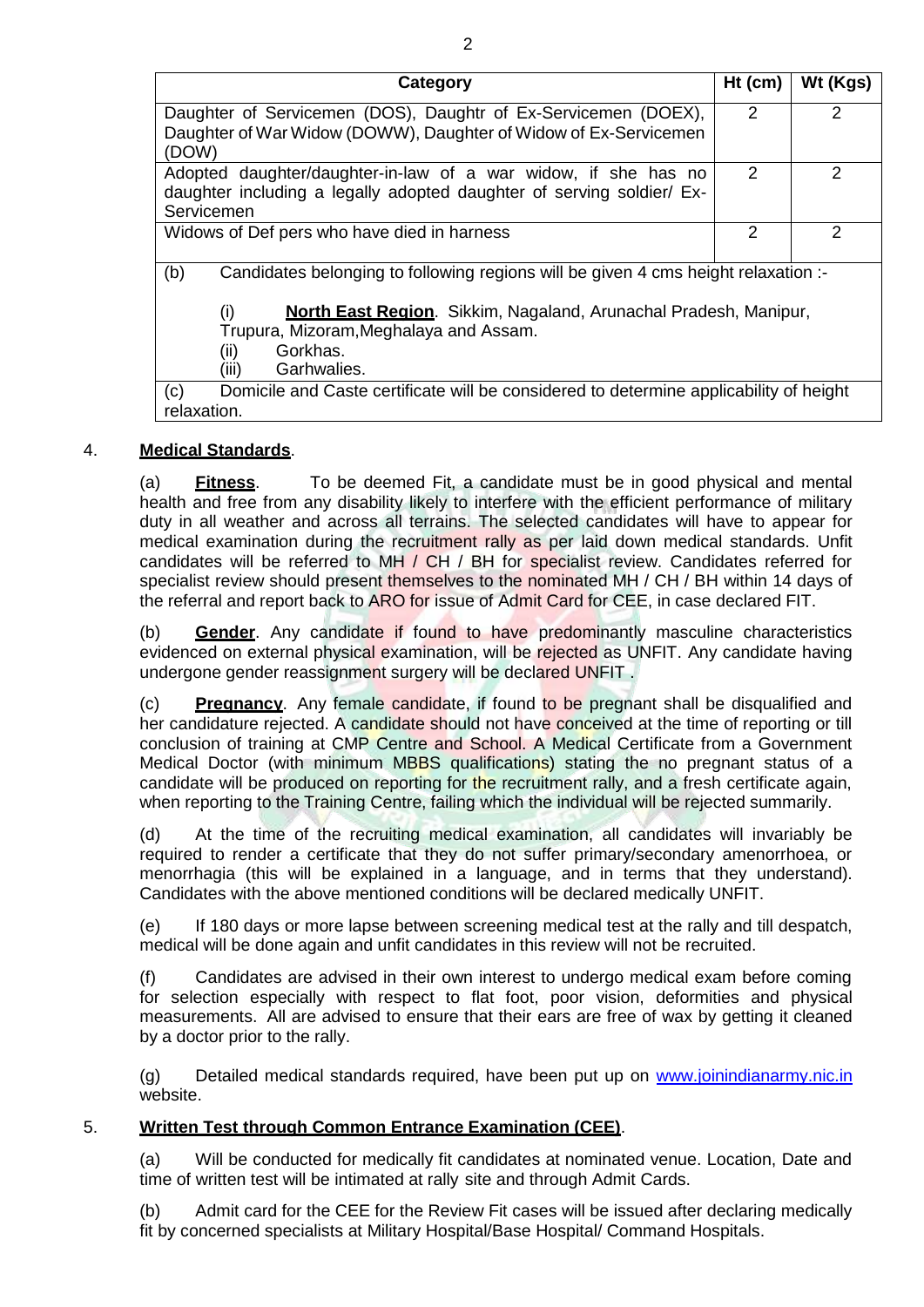(c) Negative marking would be applicable in CEE.

(d) Result of written examination will be declared on the official website **joinindianarmy.nic.in.** No separate letter will be sent to the candidate. It is the responsibility of the candidate to check his result and report to ARO for documentation.

#### **BONUS MARKS IN CEE**

| <b>Particulars</b>                                                                  | <b>Marks</b>             |
|-------------------------------------------------------------------------------------|--------------------------|
| Daughter of Servicemen (DOS), Daughter of Ex-Servicemen                             | 20 Marks                 |
| (DOEX), Daughter of War Widow (DOWW), Daughter of                                   |                          |
| Widow of Ex-Servicemen (DOW).                                                       |                          |
| Widows of Def pers who have died in harness.                                        | 20 Marks                 |
| <b>NCC Certificate Holders</b>                                                      |                          |
| NCC 'A' Certificate                                                                 | 5 Marks                  |
| NCC 'B' Certificate                                                                 | 10 Marks                 |
| NCC 'C' Certificate                                                                 | <b>Exempted from CEE</b> |
| Note $:$                                                                            |                          |
| Only one relaxation can be availed.<br>(i)                                          |                          |
| Denue merke will be essereded an quelifuge in the written examination<br>$\sqrt{2}$ |                          |

(ii) Bonus marks will be accorded on qualifying in the written examination.

(iii) Only one ward (daughter/son) of Service/Ex-Servicemen/War Widow/Widow ofExservicemen can avail bonus marks in written examination.

(iv) Original Certificates to be carried by all above categories at rally site.

6. **Merit Preparation**. Rallies are being held at six different locations. Each location is catering to candidates from a group of States based on the geographic proximity of the States to the rally venue. A separate merit list and reserve list will be prepared for each rally location.

7. **Documents**. Candidates are required to bring following documents / certificates in original with two attested photocopies with them to the rally site:-

(a) **Admit Card**. Printed with Laser Printer on good quality paper (Do not shrink the size).

(b) **Photograph**. Twenty copies of unattested Passport size colour photographs developed on good quality photographic paper in white background not more than three months old. Computer printouts / photoshopped photographs will **NOT be** accepted.

#### (c) **Education Certificates**.

Education Certificates with marks sheet in original of all educational qualifications achieved by candidate i.e. Matric / Intermediate / Graduation etc from recognised School / College / Board / University.

(ii) Provisional / online education certificate should be certified ink signed by the head of the educational institution of concerned Board / University.

(iii) Candidates with matric certificate from Open School should bring School Leaving Certificate countersigned by BEO / DEO.

(d) **Nativity/Domicile Certificate**. Nativity Certificate with photograph issued by Tehsildar/District Magistrate.

(e) **Class/ Caste Certificate**. Class/ Caste Certificate affixed with photograph of the candidate issued by the Tehsildar/District Magistrate.

**Religion Certificate**. Religion Certificate issued by the Tehsildar/SDM. (if religion as **"SIKH/HINDU/MUSLIM/ CHRISTIAN"** is not mentioned in caste certificate).

(g) **Character Certificate**. Character Certificate from School/College Principal/Sarpanch/Ward member(Certificate valid for a period one year).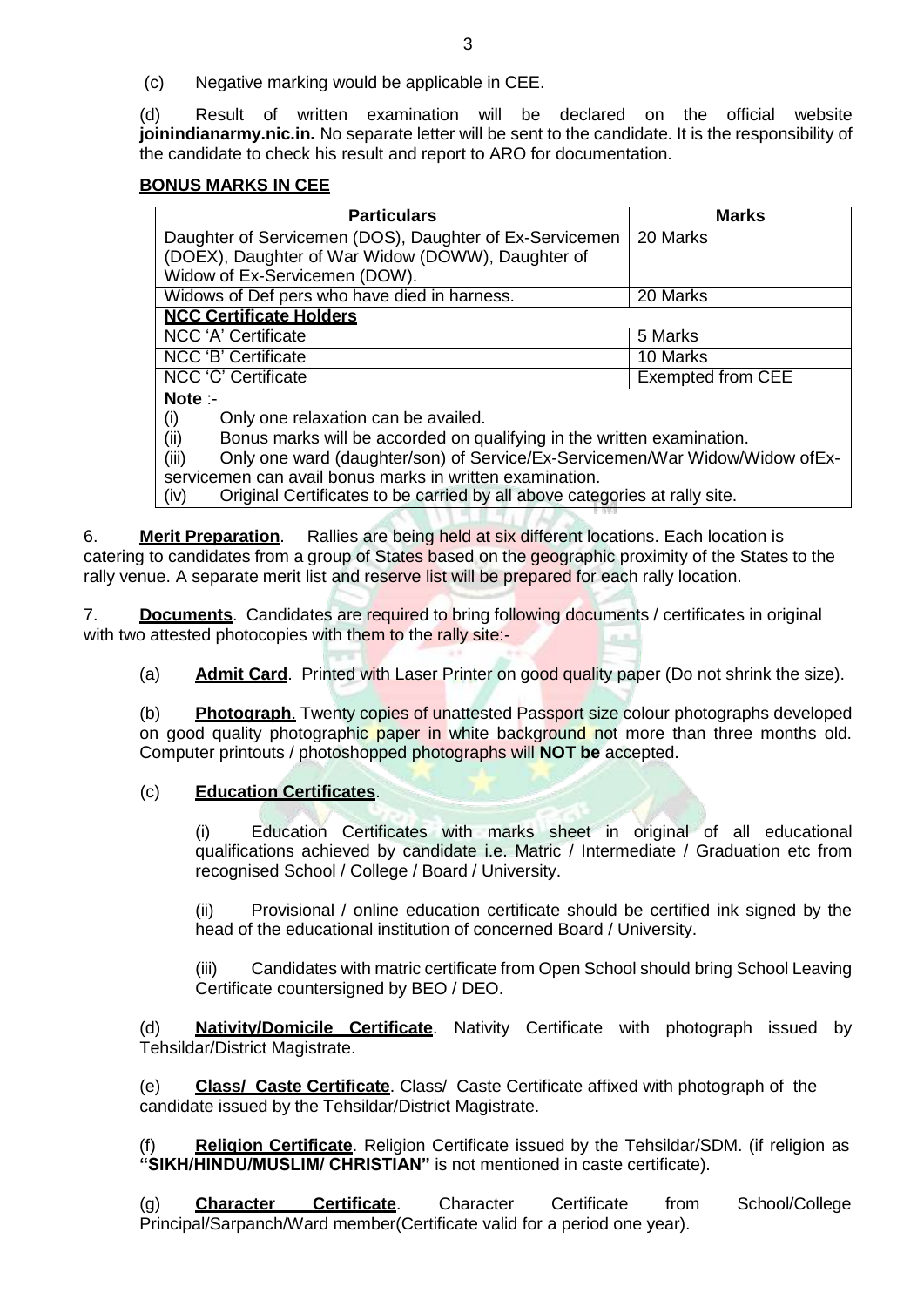(h) **NCC Certificate**. NCC A/ B/ C certificates should have photograph of the candidate duly attested by issuing authority. Provisional NCC A/ B/ C pass certificates will only be accepted if authenticated by concerned NCC Group Commanders.

(i) **Relationship Certificate**. DOS/ DOEX/ DOW/ DOWW Candidates are required to produce the following documents:-

(i) Relationship certificate issued from respective Record Office only duly signed by Record Officer with Personal number, Rank, Name and particular of the Record Officer issuing the Relationship Certificate with office seal/stamp endorsed.

**(ii)** A declaration to the effect as mentioned in the Affidavit on Ten Rupees Non-Judicial Stamp paper prepared by the ESM duly signed by 1<sup>st</sup> Class/ Executive/ Judicial Magistrate is required to be submitted by the candidate at rally site. **Format of affidavit att as per Appx "A".**

(iii) Original Discharge Book of Ex-Serviceman also to be produced. Name and date of birth of the candidate must have been recorded in it.

(iv) Widows of Deceased Soldier can produce IAFY-1940 as a relationship certificate.

(k) **Unmarried Certificate**. Candidate must be unmarried female and a citizen of India less exceptions as given below. Unmarried Certificate for candidates with photograph issued by Village Sarpanch/Municipal Corporation **within last six months**.

#### (l) **Married Candidates**.

(i) Women who are widowed, divorced or legally separated are also eligible provided they do not have any children.

Widows of Defence personnel who have died in harness will be eligible to apply for enrolment as Women MP. Such widows even with children will be, however, eligible only if they have not remarried.

(iii) **Marriage During Training**. Candidates must undertake not to marry until they complete the full training at the CMP Centre and School, Bengaluru. A candidate, who marries subsequent to the date of her application, though otherwise successful at the CEE and physical exam or medical examination, will not be selected for training. A candidate may be dismissed from service if she marries during training or is found to be already married inspite of giving an undertaking regarding the same.

(m) **Single Bank A/C, PAN Card & AADHAR Card**. Single Bank A/C, PAN Card & Aadhar Card are mandatory documents for final enrolment for purpose of Pay & allowances and **other social benefits scheme**.

8. **Discipline**. Candidates who have been dismissed from their previous service on disciplinary grounds are not eligible.

9. **Affidavit**. Duly signed by candidate on Rs 10/- Non-judicial Stamp Paper as per online specimen duly attested by notary will be submitted by candidate at the Rally Site. Format of Affidavit att as per **Appx "B"**.

#### **Important Instructions**

10. **Administration**. Candidates are advised to bring sufficient eatables and drinking water with them since recruitment is a time consuming process.

**11. Candidates will be permitted entry into the rally site only on production of Admit Card in duplicate generated online through the official website [www.joinindianarmy.nic.in.](http://www.joinindianarmy.nic.in/) Anyone found with fake admit card will be handed over to Civil Police.**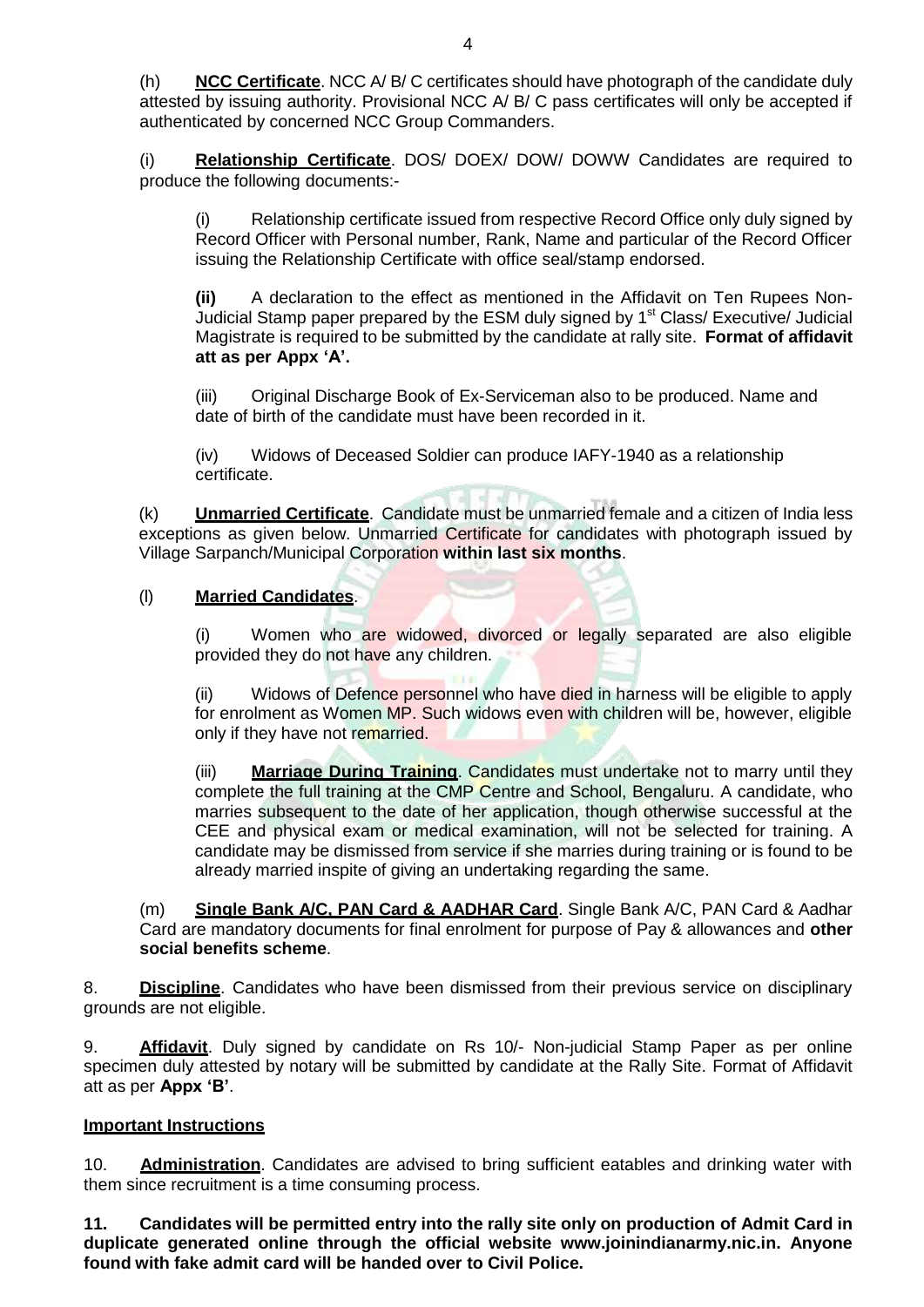12. Recruitment into the army is a free service. Candidates are advised not to pay bribe to anyone for recruitment as it is based purely on merit. Selection process during recruitment at all stages is computerised and transparent. Therefore, candidates are advised to be beware of touts as they cannot help them at any stage.

13. Candidates are advised to check their age & education criteria before participating in the rally. Candidates found under age / overage and not meeting education criteria will be disqualified.

14. Giving / taking bribe, production of bogus / fake certificates and indulging in unfair means is a criminal offence and liable for punishment under law.

15. Certificates with overwriting, tampering of seals or erasing/alteration of any type will not be accepted.

16. All documents submitted by the candidates are verified by government agencies before enrolment into Army. Strong legal action will be taken against individuals submitting fake documents. Even after recruitment, the service will be terminated if candidates are found to have produced fake documents or gave wrong information at the time of recruitment, despite the number of years of service individual may have rendered.

17. No compensation for Death / injury / loss etc during the rally and no travelling allowance / dearness allowance for journey is admissible. Candidates will participate in the rally at their own risk and the participation is totally and entirely voluntary. The signing of Indemnity Bond is a mandatory reqmt.

18. **Use of Performance Enhancing Drugs**. Use of any kind of performance enhancing drugs is strictly banned. Candidates having been found to have used the same will be debarred from further screening.

**19. Tattoo. Permanent body tattoos are only permitted on inner face of forearms i.e From inside of elbow to the wrist and on the reverse side of palm/back (dorsal) side of hand. Permanent body tattoos on any other part of the body are not acceptable and candidates will be barred from further selection.**

20. Selection is provisional till Rahdari Certificate is issued and candidates are despatched for training.

21. Mobile phones are not permitted in the rally site and at the time of CEE.

22. Candidates may have to present themselves at rally site and for medical checkup for three to four days. Candidates should make arrangements for stay under their own arrangements.

23. For more details contact on telephone number **011-26173840**.

#### 24. **Miscellaneous**.

(i) **Travelling Allowance**. Selected candidates when joining CMP Centre and School for training will be provided with Travelling Allowance as applicable to all recruits.

(ii) **Attestation**. On successful completion of 33 weeks of training at CMP Centre & School, Women MP Recruits will be attested in the rank of Sepoy.

**Liability for Service**. Individuals granted service under this Army Instruction will be liable for service in any part of the world on selected appointments and assigned any duty in organizational interest, as decided from time to time by the Army Headquarters.

(iii) **Promotion**. Promotion vacancies for Women MP would be as per pro rata ratio with male MP.

(iv) **Pay and Allowances**. Pay and allowances will be at the rates and under the conditions applicable to all MP personnel, as revised from time to time.

(v) **Leave**. The leave will be governed by the rules as applicable to JCOs and other ranks as given in Chapter III of the Leave Rules for the Services Volume I (Army) 1978 as amended from time to time and other kinds of leave, as exclusively applicable to women officers on gender basis as amended from time to time.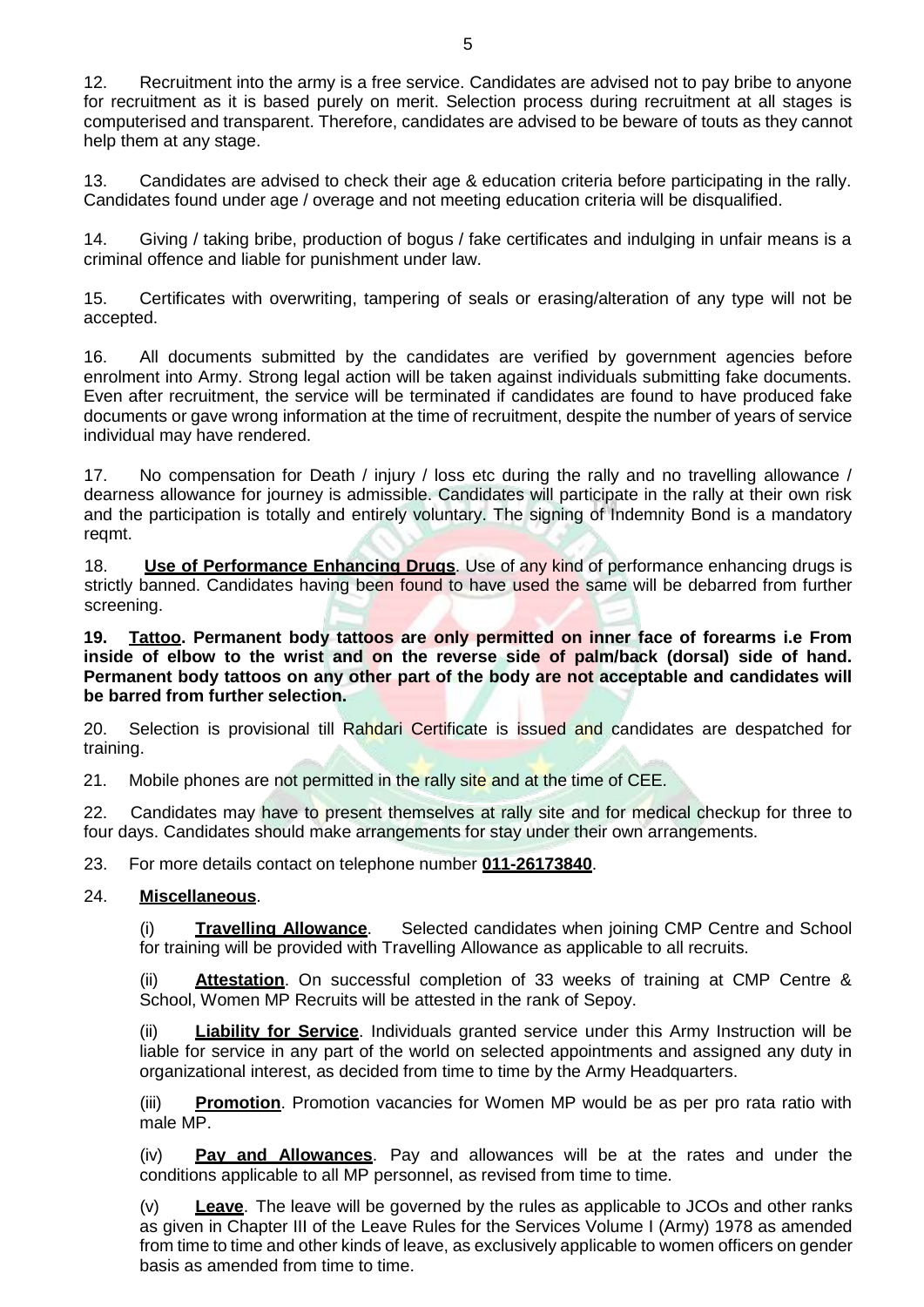(vi) **Reserve Liability**. Women MP enrolled under these Army Instructions and released on or before the expiry of seventeen years service, as the case may be, will carry a reserve liability for two years after release.

6

(vii) **Pensionable Service**. Pension will be entitled on completion of 15 years of service with colours. They will be entitled to all pensionary benefits as applicable vide Pension Regulations for the Army 2008.

**Disclaimer.** The terms and conditions, given in the notification and on the website are subject to change and should, therefore, be treated as guidelines only. In case of any ambiguity, the existing policies, rules and regulations of Indian Army / Government of India will be final. Details are also available on website [www.joinindianarmy.nic.in.](http://www.joinindianarmy.nic.in/) All legal disputes will be considered in the High Court under whose geographic jurisdiction the recruitment rally venue falls.

Dt : 28 May 2021

Place : c/o 56 APO

**Sdxxxxxxxx** xxxCol Rtg B Rtg Dte